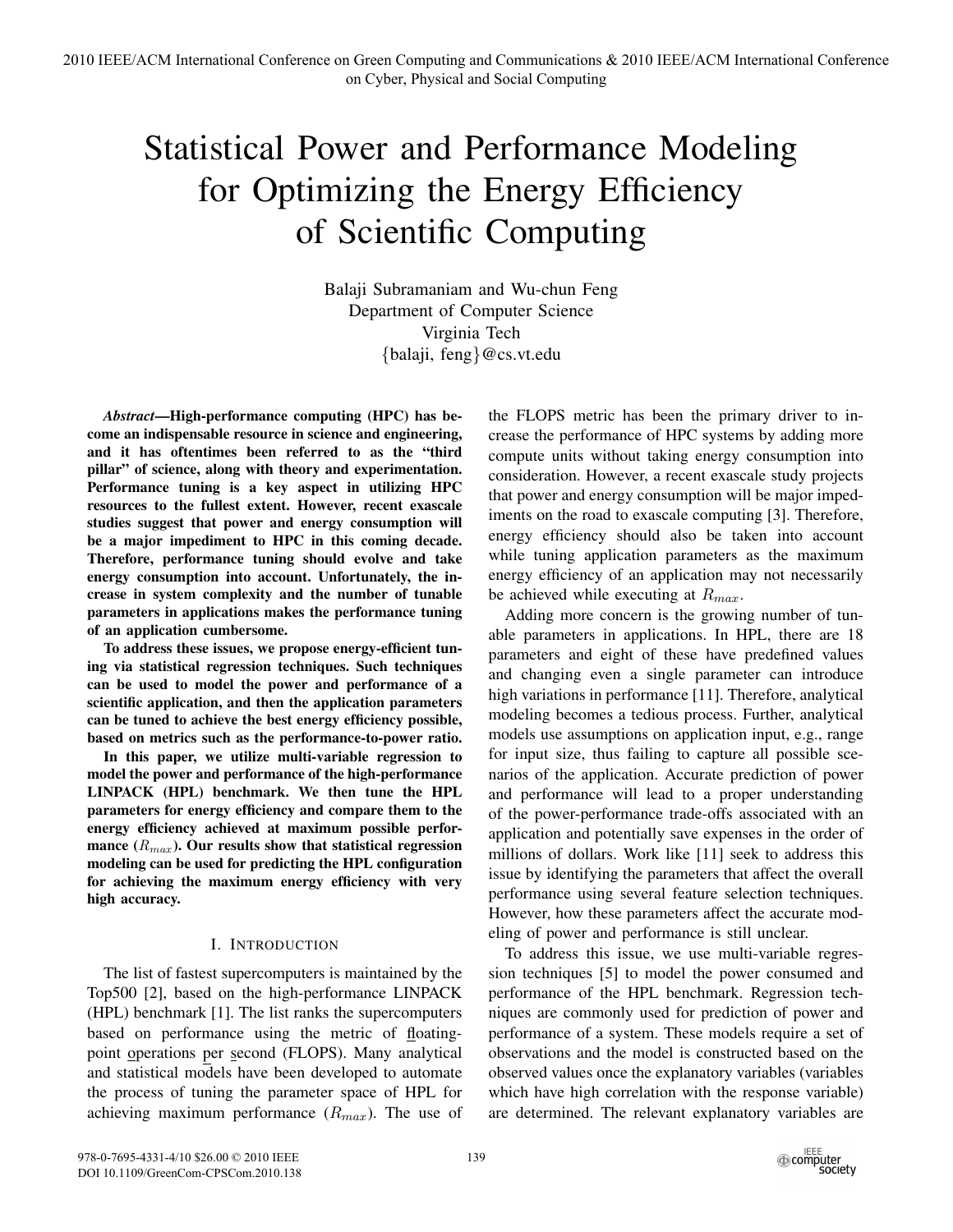identified by using set of test for significance of the variable. Further, we predict the HPL parameters for best energy efficiency based on popularly used energy efficiency metrics [6] such as performance to power ratio by using these models.

Our contributions in the paper are three-fold, they are:

- First, we accurately analyze the statistical significance of the HPL parameters for creating the regression model for power and performance.
- We then create a model for performance and power of the system for executing HPL benchmark by using multi-variable regression. Our models achieve high accuracy in predicting both power and performance.
- Finally, we predict the HPL parameters for best energy efficiency using the regressed models. Our results indicate that the best energy efficiency is not always achieved when the system is executed at the maximum possible performance.

The rest of the paper is organized as follows. Section II describes the HPL benchmark and its parameters. Section III throws light on the multi-variable regression theory. Here we discuss about the metrics used for choosing the variables (HPL parameters) that are suitable for creating the regression model. We then describe about the metrics used for assessing the goodness of the fit in the same section. In Section IV, a discussion about popularly used energy efficiency metrics is presented. We use these metrics to perform energy efficiency optimizations. Experimental platforms and setup is described in Section V. The experimental results is discussed in Section VI. Here we provide the results for analyzing the statistical significance of the predictor variables and assessing the "goodness of the fit" of the models. We then present the results for optimizing the HPL benchmark for energy efficiency using the statistical models. Section VII presents the related work. The final section concludes the paper and describes possible future work.

# II. HIGH PERFORMANCE LINPACK (HPL)

The HPL benchmark solves a dense linear system of equations. It performs LU factorization on the coefficient matrix and computes the solution by backward substitution. The data is distributed in a block-cyclic fashion to ensure load balance. The benchmark reports performance in terms of FLOPS. The number of floatingpoint operations is calculated by using Equation (1), where N is the problem size [1]. Based on Equation (1), the number of floating-point operations is only dependent on the problem size.

$$
\text{Floating Point Operations} = \frac{2}{3} \cdot N^3 + \frac{3}{2} \cdot N^2 \quad (1)
$$

Table I provides the list of parameter inputs into HPL along with their associated predefined values, if any.

| #              | <b>Parameter Name</b>         | Adjustable Val-        |
|----------------|-------------------------------|------------------------|
|                |                               | <b>ues</b>             |
| 1              | Problem Size (N)              | NA.                    |
| $\overline{2}$ | Block Size (NB)               | NA                     |
| 3              | Process Mapping (PMAP)        | $0 = Row-major,$       |
|                |                               | 1=Column-major         |
| 4              | Rows of Process Grid (P)      | NA.                    |
| 5              | Columns of Process Grid $(Q)$ | NA.                    |
| 6              | Panel Factorization (PFACT)   | $0 = left, 1 = Crout,$ |
|                |                               | $2 =$ Right            |
| 7              | Minimum Columns For Re-       | NA.                    |
|                | cursion (NBMIN)               |                        |
| 8              | Subpanel Division (NDIV)      | NA                     |
| 9              | Recursive<br>Factorization    | $0 = left, 1 = Crout,$ |
|                | (RFACT)                       | $2 =$ Right            |
| 10             | <b>Broadcast</b><br>Algorithm | $0=1$ rg, $1=1rM$ ,    |
|                | (BCAST)                       | $2=2rg$ , $3=2rM$ ,    |
|                |                               | $4 = Lng$ , $5 = LnM$  |

TABLE I LIST OF HPL PARAMETERS. NA = NOT APPLICABLE

#### III. MULTI-VARIABLE REGRESSION ANALYSIS

We use multi-variable regression modeling to predict the power and performance of HPL. We derive models where the response (HPL power and performance) is modeled as linear combinations of the predictor variables (HPL parameters).

## *A. Modeling*

The regression modeling expresses a response variable in terms of predictor variables as shown in Equation (2) where y is the response variable,  $x_1,...,x_n$  are the predictor variables,  $\beta_1,...,\beta_n$  are the partial regression coefficients,  $\beta_0$  is the intercept and e is the error.

$$
y = \sum_{i=1}^{n} \beta_i x_i + \beta_0 + e \tag{2}
$$

The least square method is usually preferred to find n coefficients in  $\beta$  based on the observations. The model allows us to predict the response y given the predictor variables  $x_i$ .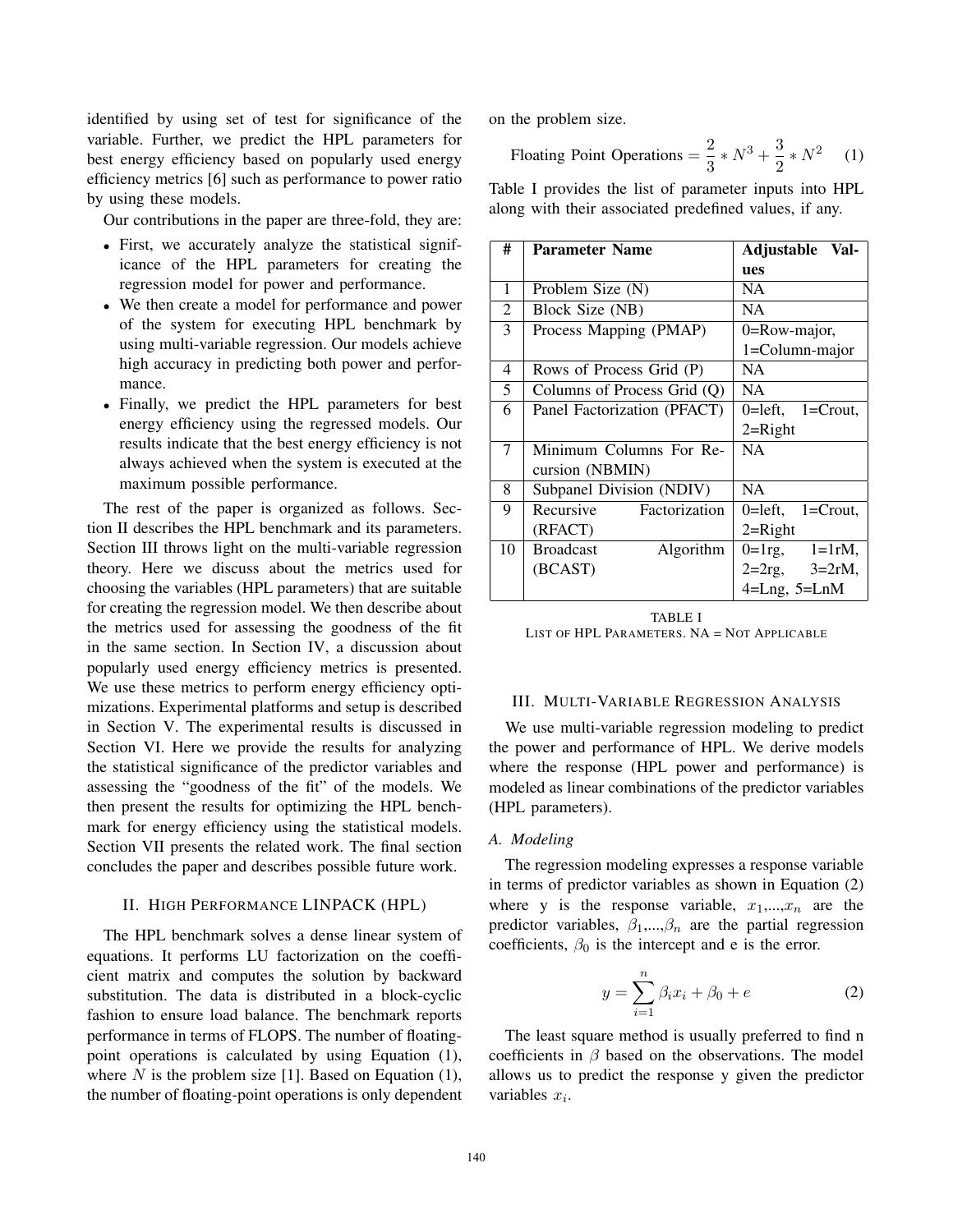## *B. Predictor Selection and Optimization*

Predictor selection is the process of selecting the predictor variables which have high correlation with the response. HPL performance has very high correlation with N, NB, P and O as shown in [11] and analytical models such as [4] use only these parameters. Therefore we use only N, NB, P and Q in our regression analysis and apply statistical analyses only for these parameter. Further, these parameters might have some non-linear relationships with the response. Therefore, some mathematical transformations can be applied either to response and/or the predictor variables. The rest of this section describes about the methodologies used for testing the significance of each of these parameters and gives an overview of cases where transformation might be required on the variables.

*1) Test of Significance:* The analysis of variance (ANOVA) forms the basis for test of significance by quantifying the variability accounted by the model. Ftest is usually preferred to quantify the significance of the predictor variables in the fit. The test statistic for the F-test is the F-ratio from the ANOVA table. Equation (3) shows how F-ratio is calculated where  $y$  is observed value,  $\hat{y}$  is the predicted value,  $\bar{y}$  is the mean of response,  $n$  is the number of observations,  $p$  is number of predictor variables, SSM is the sum of squares model and SSE is the sum of squares error. Large F-ratio values provide evidence against the null hypothesis which is defined as  $\beta_1,...,\beta_n = 0$  in Equation (2).

F-ratio = 
$$
\frac{\frac{1}{p}\sum(\hat{y}_i - \bar{y})^2}{\frac{1}{(n-p-1)}\sum(y_i - \hat{y}_i)^2}
$$
  
= 
$$
\frac{\text{SSM/p}}{\text{SSE/(n-p-1)}}
$$
(3)

However F-test does not indicate that all the coefficients in  $\beta_i$  are not zero, it simply suggests that one or more parameters used is linearly related to the response variable. Therefore p-values along with F-test are used to determine whether each parameter is statistically relevant. p-value tells us how likely the coefficient of a predictor variable does not describe a statistically significant relationship. A p-value of 0.01 or lesser is accepted for the rejection of the null hypothesis.

Stepwise selection is also commonly applied to understand what parameters to retain. The selection is based on the correlation and the F-ratio value. The process starts with only one predictor in the regression model and proceeds to add all the significant parameters into the model. Each predictor is added to the model based on correlation with the response and the decision whether it needs to be retained is based upon the F-ratio. In this paper we apply all these techniques to analyze whether the parameters N, NB, P and Q are statistically relevant to predict the response (both power and performance of the HPL benchmark).

*2) Non-Linearity and Collinearity:* One of the fundamental assumptions of linear regression is that the predictor variables vary linearly with the response but this is not the case in most problems. The easiest way out of this problem is to apply transformations on the variables. For example if a predictor variable  $x_i$  varies exponentially with a response variable  $y$ , then applying a logarithmic transformation on  $x_i$  will make it linearly vary with the response variable. Transformation like logarithmic and square root can also be applied simply to reduce the magnitude of variance in the data.

Another assumption in regression modeling is that all the predictor variables are not correlated to each other i.e. each of the predictors explain a separate portion of the variability in response. However, in practice we might see some correlation among predictors. The solution to this problem is to decide on what variable to use in the model. F-test can come in handy in such situation. For example, if two variables are severely correlated, then Fratio of the model including only one of the variables at a time can help in determining which variable to retain.

### *C. Goodness of Fit*

The fit can be assessed statistically by quantifying how well the model captures the trends. The model's fit is assessed by using residual plots. Residual plots show us how the error is distributed. These plots can be helpful in checking whether the residual is correlated with any of the predictors. In such cases, the fit can be improved by applying appropriate transformation to that variable. Usually a random distribution of residuals is preferred.

Another metric used for assessing the fit is  $R^2$ .  $R^2$ , defined in Equation (4), shows the variability in observed values accounted by the model.  $R^2$  varies from 0.0-1.0 where a value of 1.0 refers to perfect fit. However,  $R^2$ increases with increase in number of predictor variables. So in practice adjusted  $R^2$  (defined in (5)) is used to measure the goodness of the fit. Adjusted  $R^2$  will only increase if the variable added to the model has statistical significance.

$$
R^2 = 1 - \frac{\text{SSE}}{\text{SST}}\tag{4}
$$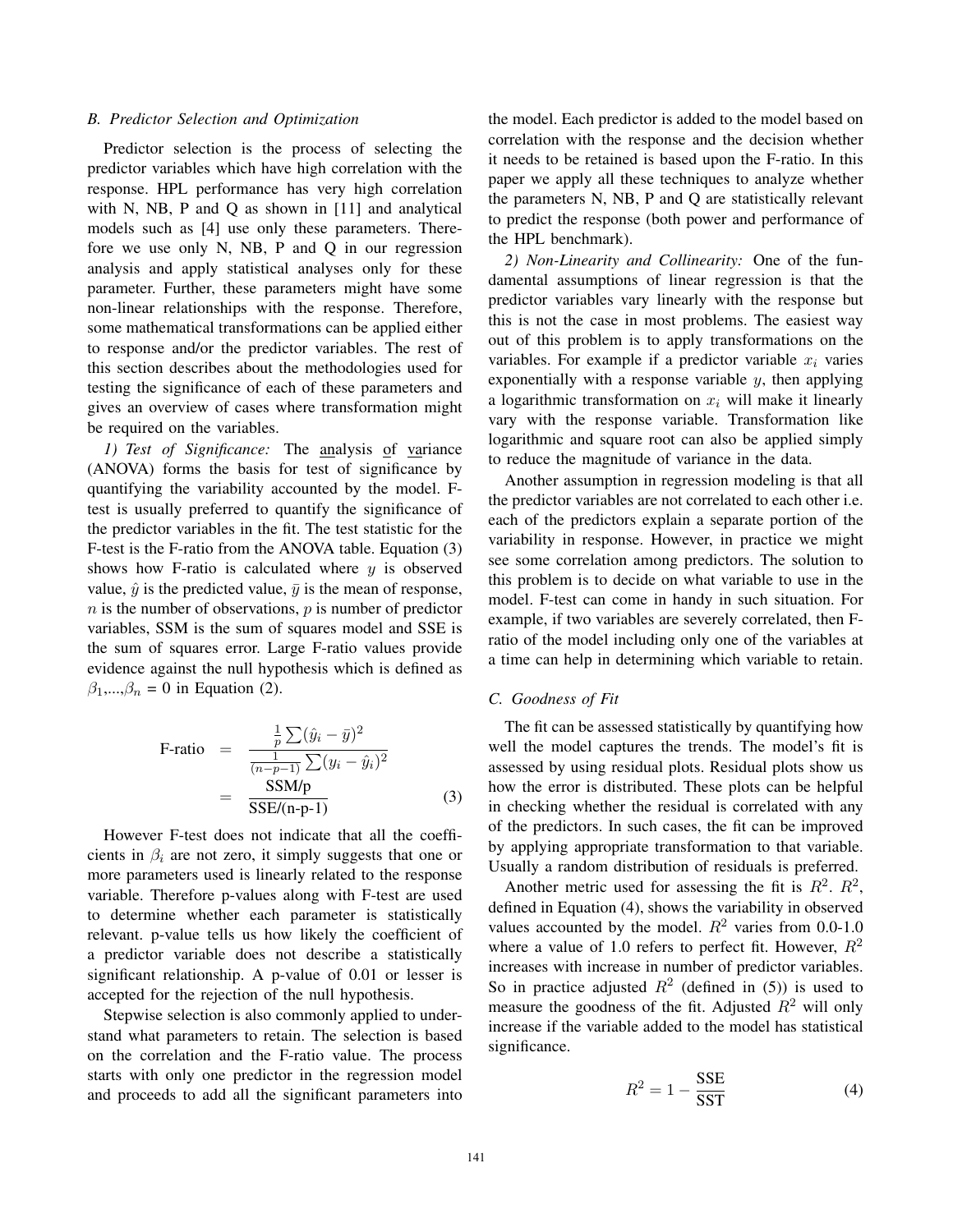Adjusted 
$$
R^2 = 1 - \frac{\text{SSE/(n-p-1)}}{\text{SST/(n-1)}}
$$

\n(5)

Goodness of fit can also be assessed by the average error percentage. The metric shows the accuracy of our predictions. Overall p-value is also used to assess the fit of the model as the metric provides a view on the overall statistical significance of the model. While each of these metrics individually assesses the fit of the model, generally it is accepted that the model is a good fit if most of these metrics are in a acceptable range.

# IV. METRICS FOR ENERGY EFFICIENCY

The most popular metric for energy efficiency is the performance-per-watt metric (i.e., FLOPS/watt). It is used by the Green500 to rank the most energy-efficient supercomputers in the world. Another commonly used metric is the energy-delay product (EDP), which is calculated as amount of energy consumed multipled by the execution time. However, both of these metrics have their own disadvantages [6]. A closer look at the FLOPS/watt metric shows that the metric has a indirect energy component to it, as shown in Equation (6). In this paper, we use the performance-per-watt metric to evaluate the energy efficiency of a system and apply our tuning for energy efficiency on the HPL benchmark.

$$
FLOPS/Watt = \frac{Floating Point Operations/SecondJoules/SecondEloating Point OperationsJoule
$$
 (6)

# V. EXPERIMENTAL SYSTEM AND SETUP

To evaluate the use of statistical techniques on performance and power and to perform energy efficiency tuning on the HPL benchmark, we use a cluster platforms called SystemG. Each node in the cluster consists of two quad-core 2.8 GHz Intel Xeon 5462 processors and 8GB of RAM. The nodes are connected over a QDR InfiniBand interconnect technology. We use 64 nodes from SystemG. We use OpenMPI 1.4.1 as the communication library.

Figure 1 shows the experimental setup. The power meter acts as an intermediate device between the power supply and the system under test. The power and energy values necessary can be extracted from the power meter using the measuring machine. In our experiments, we use a "Watts UP? Pro ES" power meter which has a maximum resolution of one second. The power values for all the 64 nodes are extrapolated from a single



Fig. 1. Power Meter Setup

node in all our experiments. Note that dynamic voltagefrequency techniques were not applied for any of the experiments. The performance CPU frequency governor was used if applicable.

| # | <b>Parameter</b> | <b>Observations</b> used                                           |
|---|------------------|--------------------------------------------------------------------|
|   | <b>Name</b>      |                                                                    |
|   | N                | 10 to 50% of memory                                                |
|   | <b>NB</b>        | 64, 96, 128, 160, 176, 192, 224, 240, 248, 256, 264, 272, 280, 296 |
|   |                  |                                                                    |
|   | PxO              | All P and Q combinations $\forall P$ *                             |
|   |                  | $Q =$ Number of cores                                              |

TABLE II LIST OF OBSERVATIONS USED FOR CREATING THE MODELS

| #              | Model                   | <b>F</b> -ratio |
|----------------|-------------------------|-----------------|
|                | Time-Baseline Plot      | 555.9187        |
| $\mathfrak{D}$ | Time-Transformed Plot   | 2900.5090       |
|                | Energy-Baseline Plot    | 612.7036        |
|                | Energy-Transformed Plot | 3203.3270       |

TABLE III F-RATIO FOR VARIOUS MODELS

#### VI. EXPERIMENTAL RESULTS

In this section, we discuss about the results for predictor selection and optimizations and evaluate the goodness of the fit as described in Section III. We then use these models to perform energy efficiency tuning on the HPL benchmark.

We leverage the knowledge about the HPL benchmark to model the power and performance indirectly (Refer Section II). We create a model for energy and execution time of the benchmark and calculate the power and performance (FLOPS) from these models. The FLOPS is calculated indirectly from the execution time of the benchmark by using Equation (1). This is done to achieve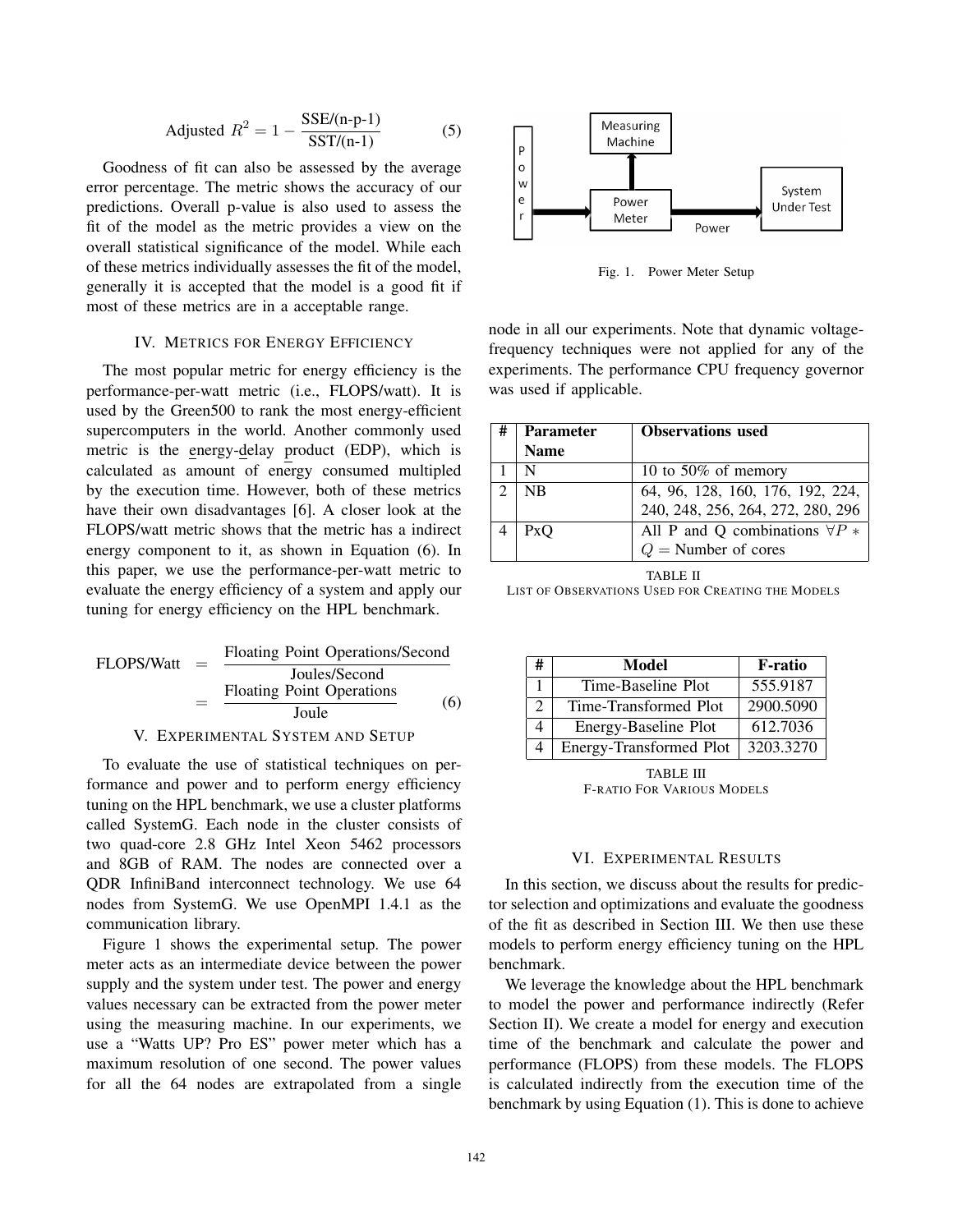higher accuracy of prediction as energy and execution time vary relatively more linearly with respect to the predictors as compared to power and performance.

## *A. Predictor Selection and Optimization*

In this section, we evaluate the statistical significance of the predictor variables used for creating the model for performance and power. Table II shows the observations used to create the model. The same observations are also used for studying the statistical significance of the predictor variables.

| Model                   | $R^2$ | Adjusted $R^2$ |
|-------------------------|-------|----------------|
| Time-Baseline Plot      | .764  | .763           |
| Time-Transformed Plot   | .944  | .944           |
| Energy-Baseline Plot    | .781  | .780           |
| Energy-Transformed Plot | .949  | .949           |

TABLE IV  $R^2$  and Adjusted  $R^2$  values for various models

| Performance Achieved   MFLOPS/Watt |        |
|------------------------------------|--------|
| $v_{max}$                          | 187.70 |
|                                    | 188.02 |

TABLE V OBSERVED ENERGY EFFICIENCY AT  $R_{max}$  and  $R_{eff}$ 

As mentioned in Section III-B, there are several techniques to evaluate the statistical significance of a predictor variable. Table III shows the F-ratio for various models used in this paper. There are two sets of observed values used for creating the required models in this paper, they are:

- Baseline: Observed values with no transformation on the predictor or the response variables
- Transformed: Observed values with logarithmic transformation on the response variable and no transformation on the predictor variables.

Logarithmic transformations are commonly applied to stabilize the variance in a variable. As seen, the F-ratio

| Value               | <b>MFLOPS/Watt</b> |
|---------------------|--------------------|
| Predicted $R_{eff}$ | 187.07             |
| Observed $R_{eff}$  | 179.27             |

TABLE VI PREDICTED ENERGY EFFICIENCY AT  $R_{eff}$ 

for all the models are good and lie in an acceptable range. The transformed plots for both time and energy modeling have a higher F-ratio suggesting that the predictor variables gain more significance in the transformed models. Another metric used for testing the significance of the predictor variables is p-value. In all the models, both baseline and transformed, the p-value for individual variables are less than 0.0001. This suggests that there is 0.01% chance that these variables do not account for a statistically significant part of the variability in the response. Correlation between the predictor must also be analyzed to understand whether the variable accounts for a separate portion of variability in the response. In our case, all the variables have a correlation of the magnitude less than one except P and Q. This is because of the way the observations are chosen as all possible combination of P and Q are chosen. However, deeper analysis reveals that  $P * Q$  and  $Q * P$  for the same P and Q can have different impact on performance and power. Thus we retain both the variables and construct our models using all the four variables.

## *B. Modeling*

As mentioned earlier, we use two plots for both time and energy modeling. We apply log transform as a mechanism to stabilize the variance in the plots. In this section, we analyze the statistical significance of the entire model using metrics discussed in Section III-C. The model can be assessed by plotting the observed values vs. the predicted value and using the regression line as the reference for understanding the goodness of the fit. Note that time and energy are measured in seconds and joules respectively in all the plots. Figure 2 shows the plot for modeling both the baseline and transformed response (time). As observed, more predicted values on the transformed model lie closer to the regression line which suggests that the variance stabilizing transform has increased the accuracy of the model. Similar results can be seen for modeling energy in Figure 3. Transformed models for both energy and time have more accuracy than baseline model.

Residual plots can be useful in determining whether the residuals are correlated to any of the variables. A random distribution of the residual over all the predicted values is considered ideal. Figures 4 and 5 show the residual distribution of time and energy for both the baseline and the transformed plot. There is no specific pattern that can be seen from both the plots. The maximum outliers of transformed plots are far less than the maximum outliers in the baseline plots for both the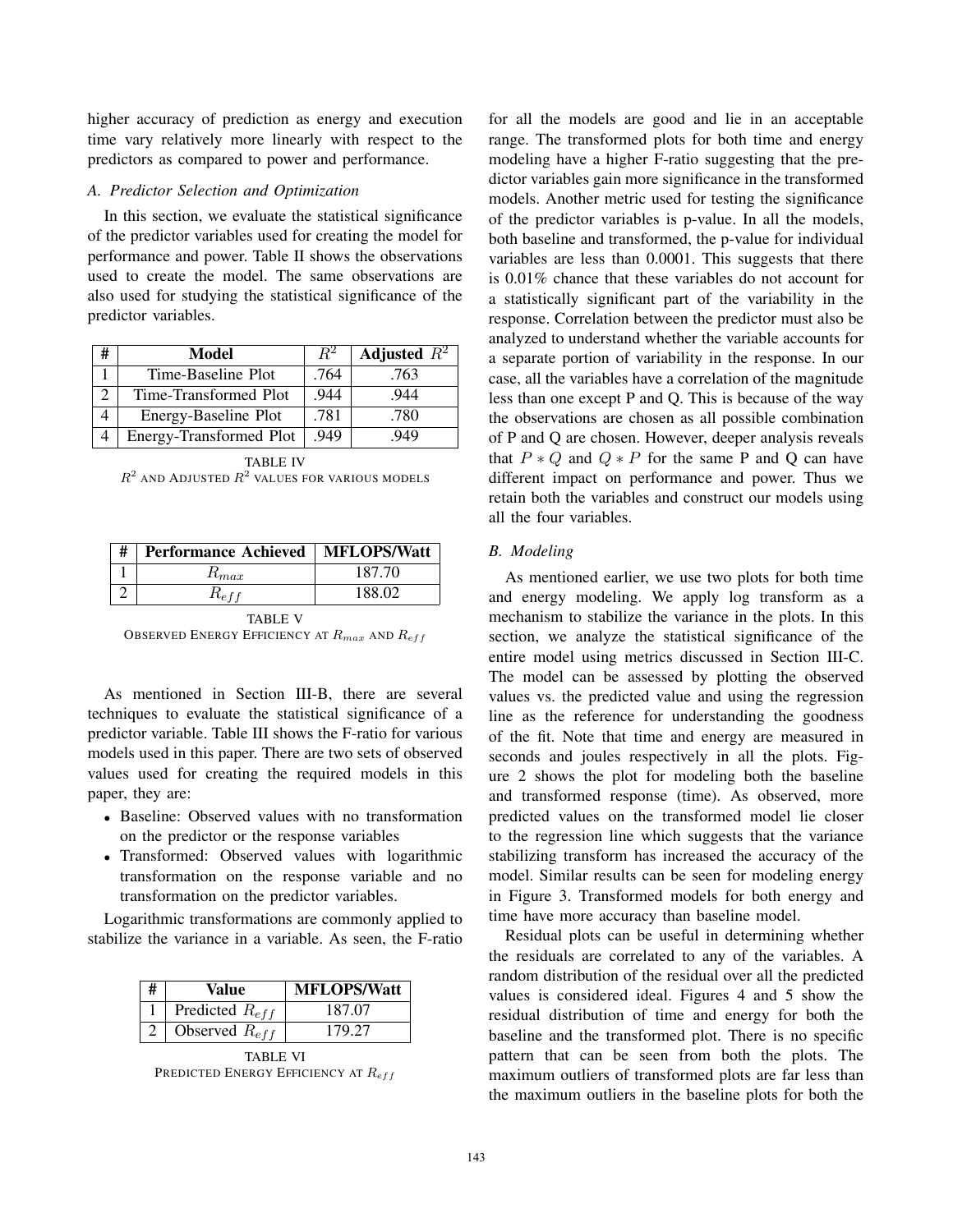

Fig. 2. Description of Fit for Modeling Time A. Baseline Plot B. Transformed Plot



Fig. 3. Description of Fit for Modeling Energy A. Baseline Plot B. Transformed Plot

models suggesting that the transformed plots are more accurate.  $R^2$  and adjusted  $R^2$  are used to understand the variability of the response that is explained by the model. Table IV shows  $R^2$  and adjusted  $R^2$  values for all the models in this paper. Clearly, the  $R^2$  and adjusted  $R^2$ values for the transformed models are better than the baseline plots. Adjusted  $R^2$  values show that the fit in the model is achieved by using proper predictor variables and number of observations and not by introducing any variables artificially just to increase the accuracy of the model. Another metric that needs to be looked at is the overall p-value. The overall p-value for all the models is less than .001 reflecting the accuracy of these models.

# *C. Energy Efficiency Tuning*

In this section, we use the models created for time and energy to tune the HPL benchmark to achieve the

maximum energy efficiency possible. Table V shows the observed values for energy efficiency at  $R_{max}$  and  $R_{\text{eff}}$ . We define  $R_{\text{eff}}$  as the performance achieved while executing the HPL benchmark at the maximum energy efficiency possible based on particular energy efficiency metric. As seen from Table V the best energy efficiency is not always achieved while executing the benchmark at  $R_{max}$ . The  $R_{max}$  for this system stands at 3.65 TFLOPS. However, the  $R_{\text{eff}}$  while using MFLOPS/Watt is 3.62 TFLOPS. The  $R_{\text{eff}}$  while using MFLOPS/Watt is very close to  $R_{max}$  and has energy efficiency slightly higher than  $R_{max}$ . Investigations into such trade-offs are not involved in performance tuning.

As shown, in some cases applications execute at the best energy efficiency while operating at performance less than  $R_{max}$ . This is due to the fact that components other than the CPU are contributing to energy consumed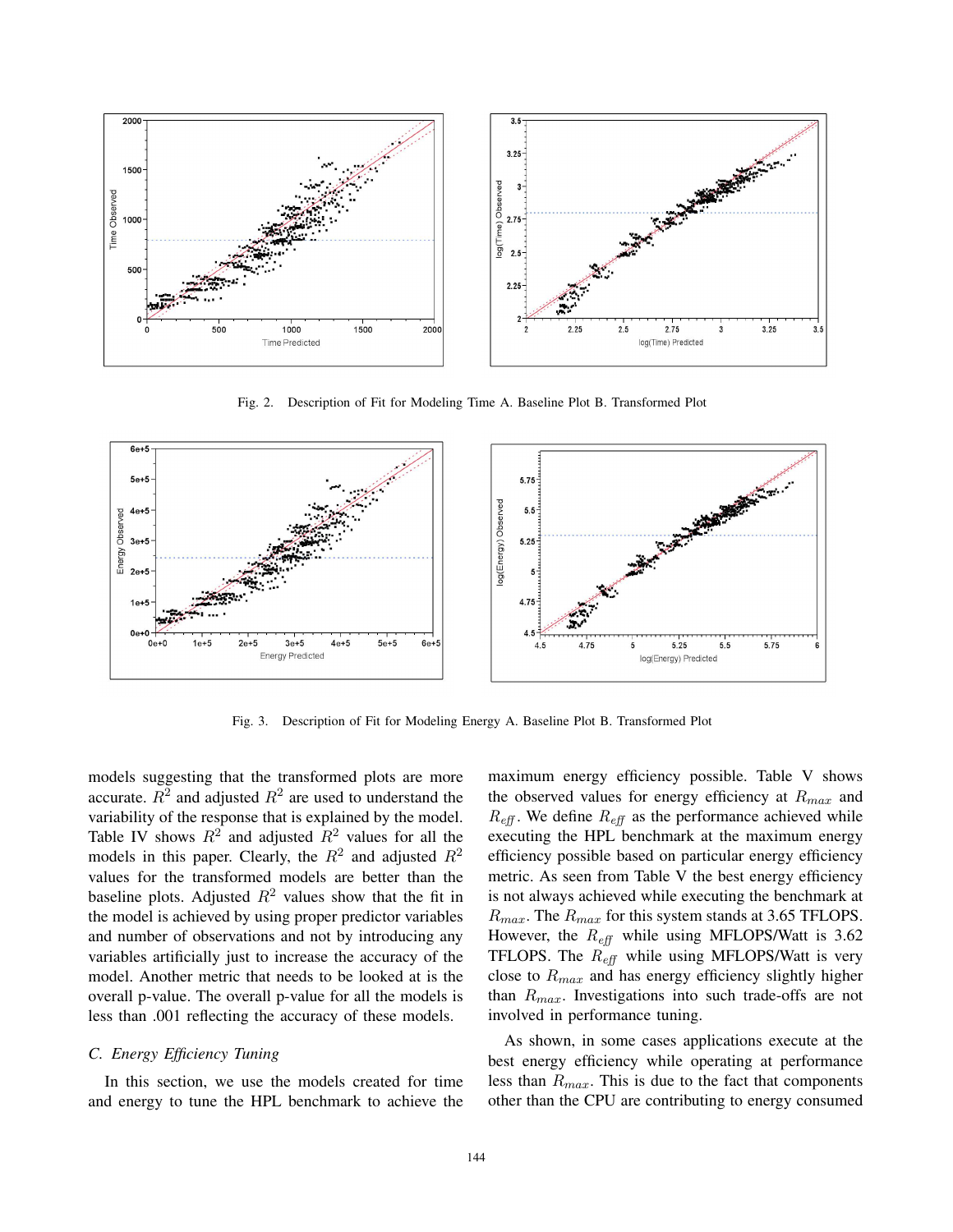

Fig. 4. Residual Distribution for Time Model A. Baseline Plot B. Transformed Plot



Fig. 5. Residual Distribution for Energy Model A. Baseline Plot B. Transformed Plot

while executing the application. Given the fact that energy efficiency is a major obstacle in achieving large scale performances, there is a need to understand the contributions to energy consumption from components other than the CPU. From another perspective, there is an opportunity for optimizing the applications based on the energy efficiency while remaining in an acceptable performance range. We optimize the energy efficiency of HPL benchmark by using the models to automate the process of finding the parameters of HPL benchmark to achieve maximum possible energy efficiency. Table VI shows the  $R_{\text{eff}}$  values predicted by the model created in the previous section. The model predicts that the performance for  $R_{\text{eff}}$  using MFLOPS/Watt as 3.58 TFLOPS. However, the actually observed performance while executing the benchmark with the predicted parameters is 3.42 TFLOPS. The error percentage for predicting the performance at  $R_{\text{eff}}$  is 4.6%. These models predict the  $R_{\text{eff}}$  at a reasonably high accuracy. The error percentage in predicting the MFLOPS/Watt for  $R_{\text{eff}}$  is 4.8%. This process simplifies the search space for finding the parameters for executing at the best energy efficiency possible.

# VII. RELATED WORK

Several analytical and statistical models have been developed for predicting the performance of HPL and to automate the process of finding the HPL parameters to achieve  $R_{max}$ . In [4], Chau-Yi et al. illustrate the use of analytical modeling to predict the performance of HPL benchmark. They propose a semi-empirical model to predict  $R_{max}$ . An improvement over existing model is proposed by dividing the performance modeling into computational cost and message passing overhead and